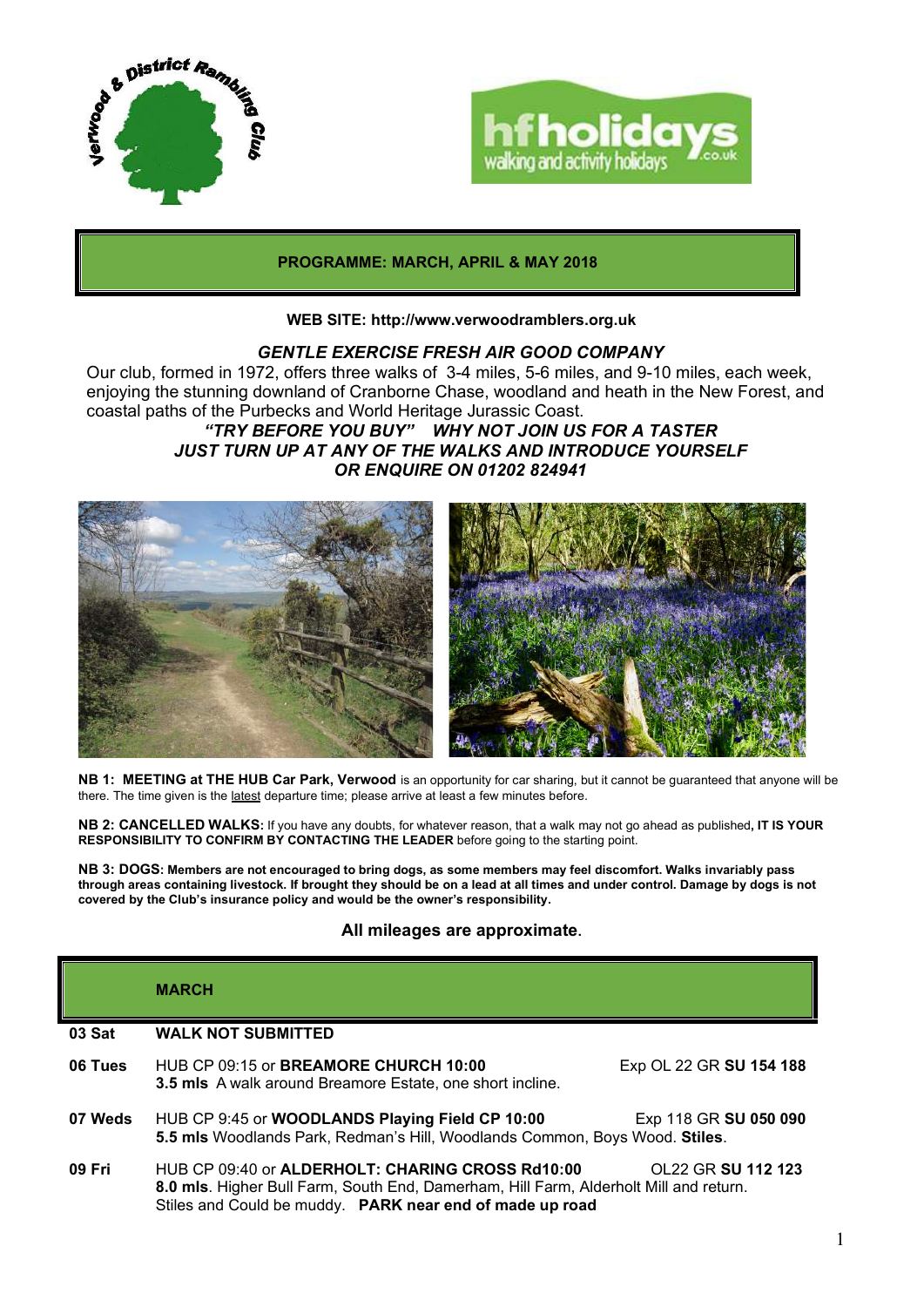#### **11 Sun WALK NOT SUBMITTED**

- **13 Tues HUB CP 09:25 or BROAD CHALKE CHURCH CP 10:00** Exp 130 GR SU 042 254 **3.5 mls** A walk to the West, one moderate incline.
- **14 Weds** HUB CP 09:10 or **LINFORD BOTTOM CP 10:00** Exp OL22 GR **SU 181 072 5.0 mls** Forest circular - some inclines and could be muddy in places.

### **17 Sat WALK NOT SUBMITTED**

- **20 Tues** HUB CP 09:15 or **SOLENT MEADS CP 10:00** Exp OL22 GR **SZ 157 915**  (First 2 sections of car park are public, last 2 sections for the Golf Centre – Max 3 hours free) **3.4 mls** Solent Meads Golf Course, Southbourne, Double Dykes. 1 downward slope, steps up, no stiles.
- **21 Weds** HUB CP 09:20 or **WIN GREEN CP 10:00** Exp 118 GR **ST 923 205 5.5 mls** Easy to Ashcombe Bottom, Tollard Royal, moderate steady inclines to Ox Drove.
- **23 Fri** HUB CP 08:45 or **KNOLL BEACH STUDLAND CP (NT) 10:00** Exp OL 15 GR **SZ 034 834 NOTE Car Park free for NT members with cards, £4 for non-members, 9.6 mls** Studland NT CP, Old Harry Rocks, Ballard Down, Agglestone Rocks, Studland Heath
- **25 Sun** HUB CP 09.30 or **WOODFALLS 10:00 (Rd Parking Near bus stop**). OL22 GR **SU198 198 5.7mls** Woodfalls to Woodgreen and back.
- **27 Tues** HUB CP 09:15 or **UPTON COUNTRY PARK Main CP 10:00** Exp 118 GR **SY 991 928 3.0 mls** Easy flat walk on good paths with Tearoom Stop on way round.
- **28 Weds** HUB CP 09:35 or **FERNDOWN SPORTS CENTRE CP 10:00** Exp OL22 GR **SU 069 070 5.3 mls** Heath walk via Cannon Hill
- **31 Sat** HUB CP 09:30 or **CRANBORNE GARDEN CTR (at top end) 10:00** Exp 118 GR **SU 056 132 (Consider a coffee or drink on return. Car share if possible)**

**8.0 mls** Burwood, Boveridge, Peaked Plantation, Blagdon Farm, Peaked Corner, Penbury Knoll, Jack's Hedge Corner. Undulating with some road walking.

## **APRIL**

| 03 Tues | HUB CP 09:15 or <b>CANADIAN MEMORIAL C.P. 10:00</b><br>3.7 mls Highland Water Inclosure, Withybed Bottom, boating lake. Forest walk, slopes, no<br>stiles. Could be Muddy.                     | Exp OL22 GR. SU 240 092       |
|---------|------------------------------------------------------------------------------------------------------------------------------------------------------------------------------------------------|-------------------------------|
| 04 Weds | HUB CP 9:40 or THE ALBION VERWOOD 10:00<br>Exp 118 GR SU 076 093<br>Park in the old Rd to left of Pub Parking.<br>5.8 mls Fields and woodland, possibly Bluebells, around Verwood some styles. |                               |
| 06 Fri  | HUB CP 09:00 or WHITBY ROAD, MILFORD on SEA 10:00                                                                                                                                              | Exp OL22 GR <b>SZ 281 919</b> |

- **8.1 mls** Milford on Sea, Lower Pennington, Keyhaven. Fairly flat, tracks, stiles, clifftop paths, could be muddy. **NOTE: Roadside Parking**
- **08 Sun** HUB CP 08:45 or **WORTH MATRAVERS CP 10:00** Exp OL 15 GR SY 975 776 **Parking Donation (£2) requested - toilets, overflow CP at rear. 9.5 mls** Worth Matravers CP - Purbeck Way to Corfe Castle, Hardy Way to Kingston, Houns Tout Cliff, Hill Bottom.
- **10 Tues** HUB CP 09:30 or **WIMBORNE St GILES SHOP CP 10:00** Exp 118 GR **SU 032 122 3.5 mls** All Hallows Farm, Monkton Up Wimborne. One moderate incline.
- 11 Weds HUB CP 09:30 or **ROCKFORD COMMON CP** Exp OL22 SU 164 083 **5.0 mls** Forest Circular with some inclines and Mud Possible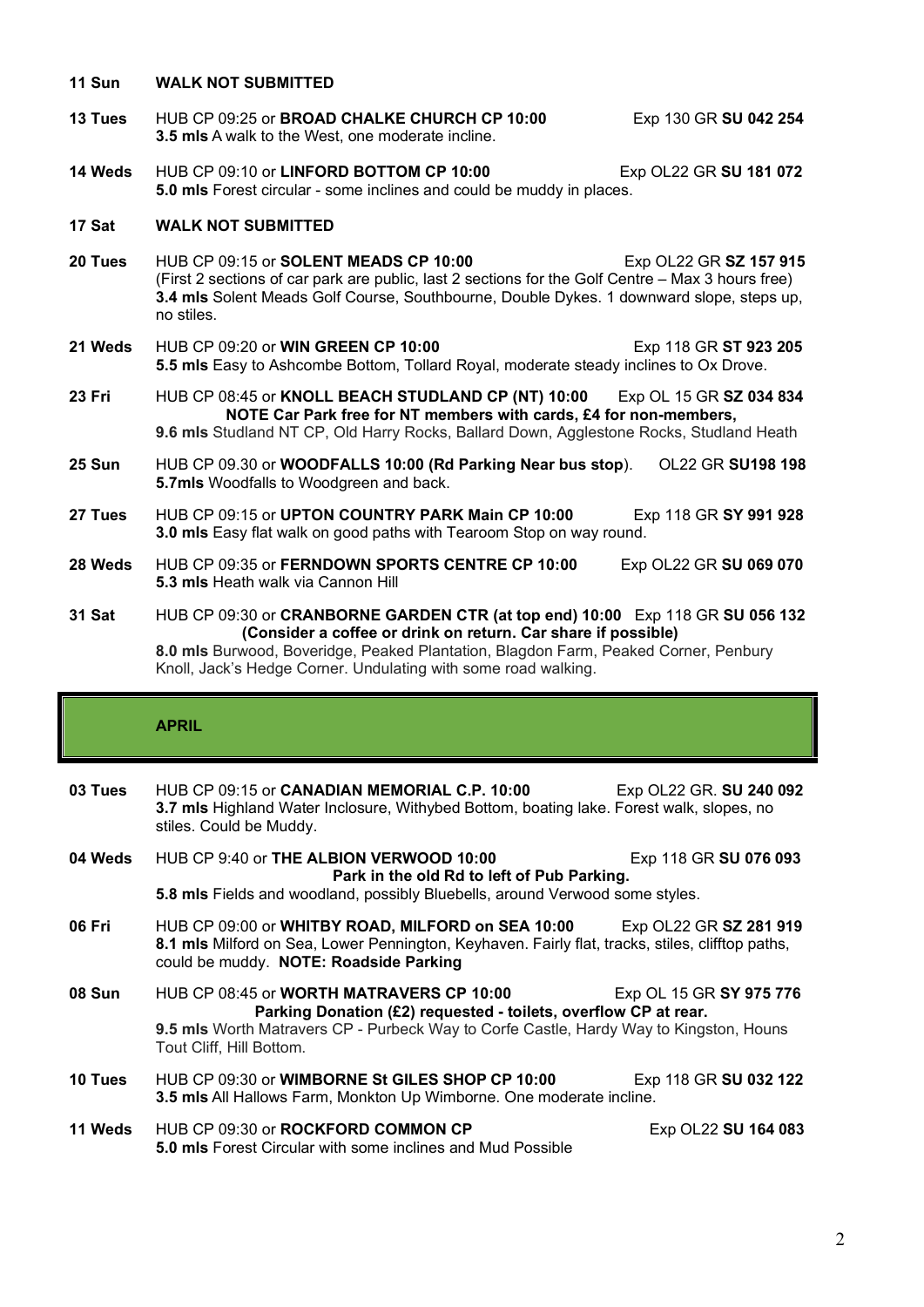| 14 Sat        | HUB CP 09:30 or <b>CRANBORNE GARDEN CTR (at top end )10:00</b> Exp 118 GR SU 056 132<br>(Consider a coffee or drink on return. Car share if possible)<br>9.5 mls Burwood, Boveridge Cranborne Fm, Monkton up Wimborne, Wimborne St Giles,<br>Creech Hill, Moderate. |  |
|---------------|---------------------------------------------------------------------------------------------------------------------------------------------------------------------------------------------------------------------------------------------------------------------|--|
| 17 Tues       | HUB CP 09:20 or GARSTON/PRIBDEAN WOOD CP 10:00<br>Exp 118 GR SU 003 195<br>(Limited parking Car share if possible)<br>3.0 mls Upwood, Deanland, Newtown, Shermal Gate Undulating woods and fields.                                                                  |  |
| 18 Weds       | HUB CP 09:15 or MARTIN DOWN CP 10:00<br>Exp 118 SU 037 201<br>5.0 mls, Bokerley Dyke, Tidpit Common.                                                                                                                                                                |  |
| <b>20 Fri</b> | <b>WALK NOT SUBMITTED</b>                                                                                                                                                                                                                                           |  |
| 22 Sun        | HUB CP 09:30 or MARTIN DOWN CP off A 354 10:00<br>Exp 118 GR SU 037 201<br>8.6 mls Woodyates, Garston Wood, Middle Chase Farm, Cutler's Corner, Kitt's Grave. Gentle<br>slopes on tracks and woodland trails, no stiles. Some road walking.                         |  |
| 24 Tues       | HUB CP 09.20 or BROOMY WALK CP 10:00.<br>Exp OL 22 GR SU 197 099<br>3.5 mls. Broomy Plain, Broomy Inclosure, High Corner Wood                                                                                                                                       |  |
| 25 Weds       | HUB CP 09:15 or LANGTON ARMS TARRANT MONKTON 10:00<br>Exp 118 GR ST 944 088<br>(Consider a Coffee or Drink on return)<br>5.0 mls Common Drove, Chetterwood, Horse Down, Turner's Lane                                                                               |  |
| 28 Sat        | HUB CP 09:30 or CRANBORNE GARDEN CTR (at top end) 10:00 Exp 118 GR SU 056 132<br>(Consider a coffee or drink on return. Car share if possible)<br>8.0 mls Castle Hill, Edmonsham, Boy's wood, Woodlands. Stiles and may be Muddy                                    |  |
|               |                                                                                                                                                                                                                                                                     |  |

## **MAY**

| 01 Tues | HUB CP 9:30 or <b>PAMPHILL GREEN NR SCHOOL 10:00</b><br>3.5 mls All Fools Lane, Cowgrove.                                                                                                                                                                                                                                                                                                                                                                                                                                                                                                                                             | Exp 118 GR ST 993 004  |
|---------|---------------------------------------------------------------------------------------------------------------------------------------------------------------------------------------------------------------------------------------------------------------------------------------------------------------------------------------------------------------------------------------------------------------------------------------------------------------------------------------------------------------------------------------------------------------------------------------------------------------------------------------|------------------------|
| 02 Weds | HUB CP 09:35 or WHITE SHEET CP 10:00<br>5.5 mls Either Holt Forest or Heath depending on conditions.                                                                                                                                                                                                                                                                                                                                                                                                                                                                                                                                  | Exp 118 GR SU 046 037  |
| 04 Fri  | <b>WALK NOT SUBMITTED</b>                                                                                                                                                                                                                                                                                                                                                                                                                                                                                                                                                                                                             |                        |
| 06 Sun  | HUB CP 09:15 or JANESMOOR POND CP 10:00<br>Exp OL22 GR SU 246 136<br>5.4 mls Kings Garn Gutter, Long Beech, Bolderwood Walk, Ocknell Pond                                                                                                                                                                                                                                                                                                                                                                                                                                                                                             |                        |
| 08 Tues | <b>NOTE: VERWOOD HUB 10:00</b><br>3.0 mls Stephen's Castle, Pistle Down, Burrows Lane. Paths and tracks.                                                                                                                                                                                                                                                                                                                                                                                                                                                                                                                              | Exp OI22 GR SU 085 091 |
| 09 Weds | HUB CP 09:15 or HIGH CORNER CP 10:00<br>OL 22 GR SU 199 104<br>5.7 mls High Corner Wood, Broomy Inclosure, Splash Bridge, Hallickshole Hill, The<br>Churchyard Royal Hunting Lodge, Rakes Brakes Bottom, Holly Hatch Inclosure, Broomy Plain.                                                                                                                                                                                                                                                                                                                                                                                         |                        |
| 12 Sat  | HUB CP 09:00 or BISHOPSTOKE RD RECREATION GRD CP 10:00 OL22 GR SU 464 192<br>NOTE: From Junction 13 M3 take A335 East then B3037 towards Fair Oak.<br>£5.20 parking charge applies at Recreation Grd or FREE in roadside in Chickenhall Lane.<br>Turn right at roundabout immediately after Esso Petrol Station and walk 300 yards East to<br>Recreation Grd. Toilets at the Recreation Grd. Picnic lunch.<br>8.0 mls 1 way. Flat river walk, Itchen Way to Winchester via coffee stop at Brambridge<br>Garden Ctr. Return by train or Stagecoach E1/E2 bus to Eastleigh, short walk to Road parking.<br><b>DON'T FORGET BUS PASS</b> |                        |
| 15 Tues | <b>WALK NOT SUBMITTED</b>                                                                                                                                                                                                                                                                                                                                                                                                                                                                                                                                                                                                             |                        |

| 15 TUES HUB CP 18:00 or ROCKFORD COMMON CP 18:30                                          | Exp OL22 SU 164 083 |
|-------------------------------------------------------------------------------------------|---------------------|
| <b>EVENING</b> 3.5 mls Forest Circular with optional visit to The Alice Lisle afterwards. |                     |